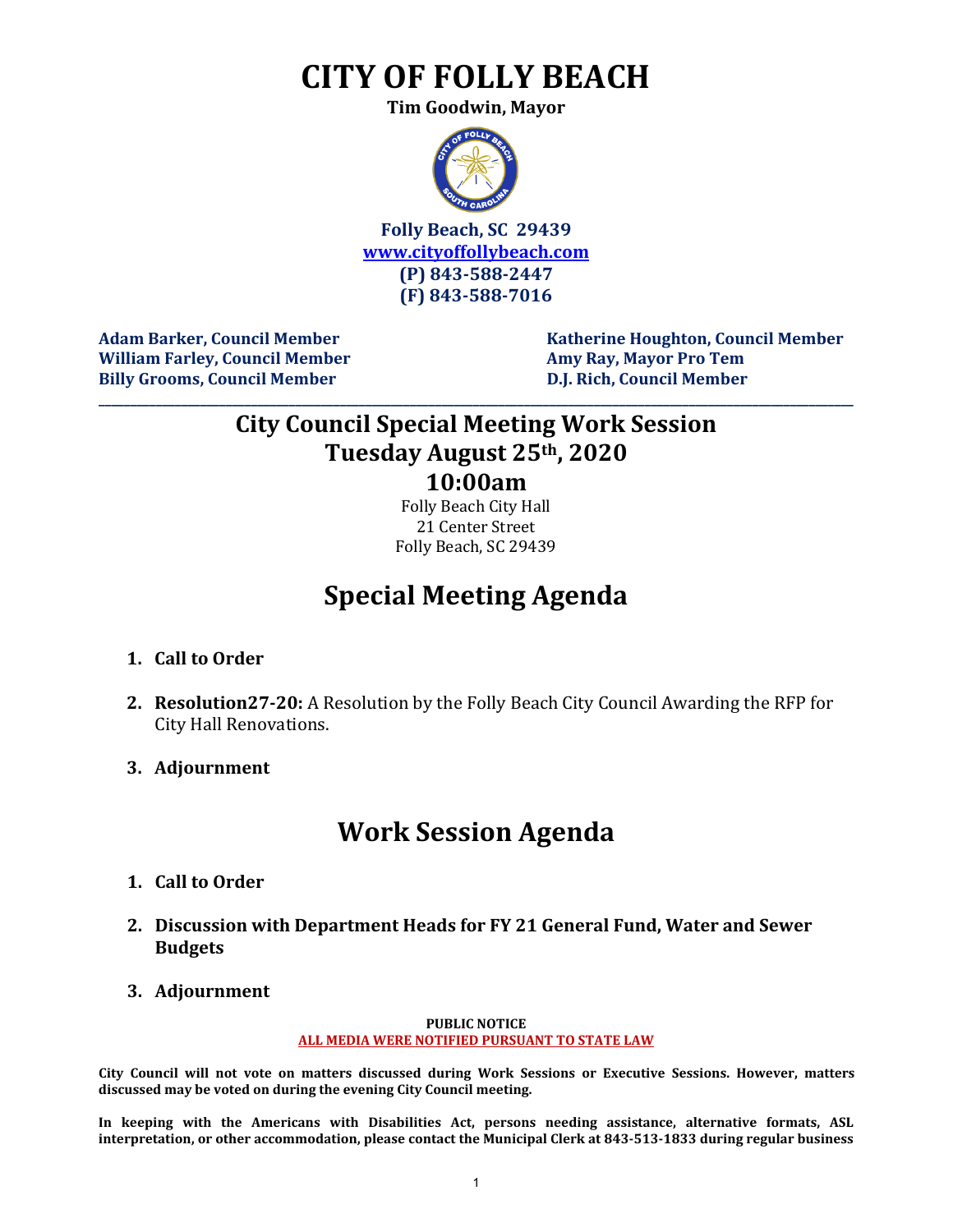**hours at least 24 hours prior to the meeting. Hearing devices are available upon request for those with hearing difficulties.**

**The City of Folly Beach, in an effort to go green, will no longer have the Ordinances and Resolutions included in the Agenda. Citizens interested in having a copy, please see the Municipal Clerk.**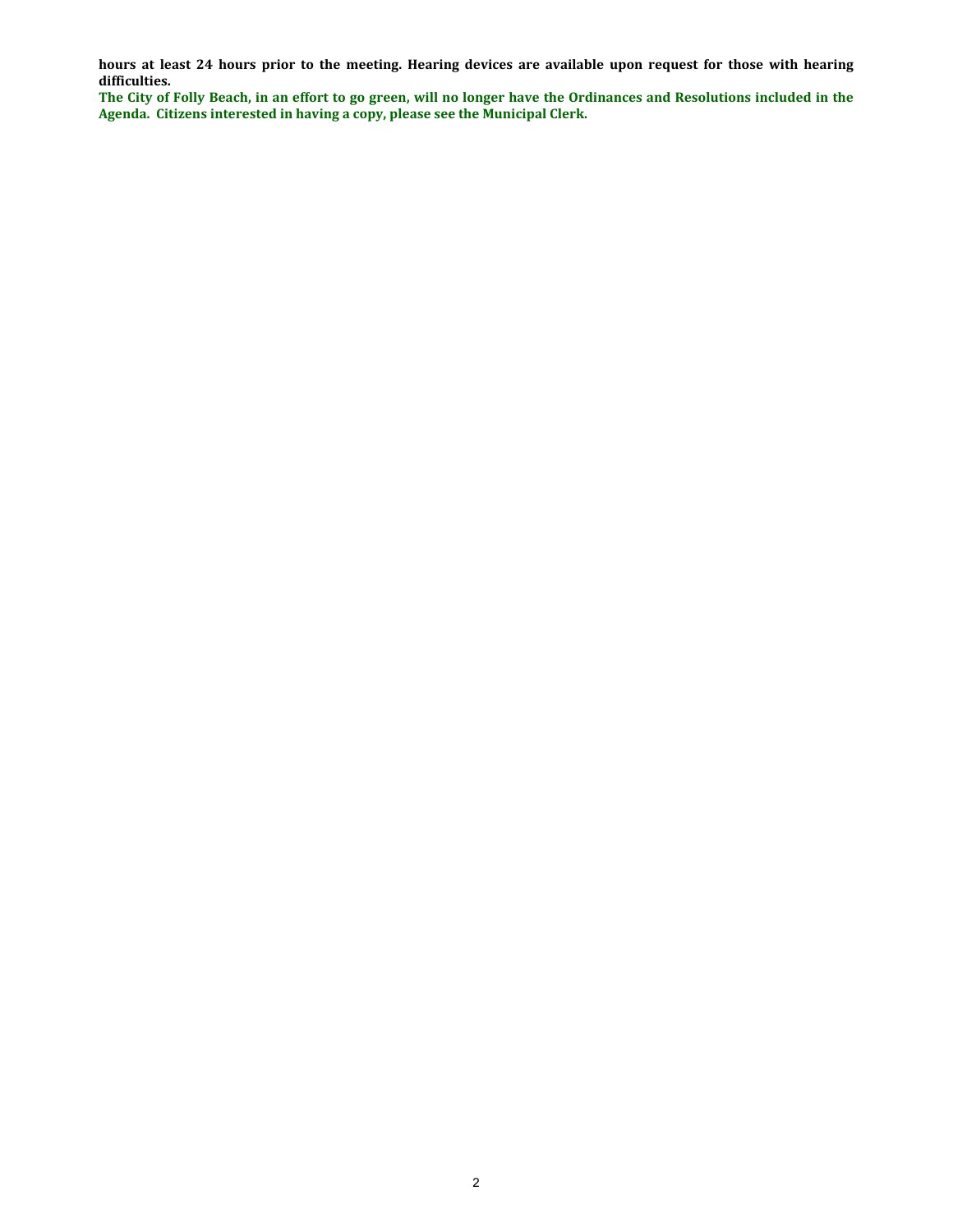

# **CITY OF FOLLY BEACH**

Introduced by: Mayor Goodwin Date: August 25<sup>th</sup>, 2020

#### **RESOLUTION 27-20**

### **A RESOLUTION BY THE FOLLY BEACH CITY COUNCIL AWARDING THE RFP FOR CITY HALL RENOVATIONS.**

- **WHEREAS,** The City desires to award a contract to a licensed general contractor to preform the renovation work to City Hall; and
- **WHEREAS,** Pursuant to the City of Folly Beach Code of Ordinances, in the event there is a need for services or items in excess of \$20,000, formal bidding procedures must be followed with limited exceptions; and
- **WHEREAS,** Formal bidding procedures were followed, and an ad was placed in the paper at least five days prior to the opening of the proposals as required by our purchasing procedures: and
- **WHEREAS,** Fifteen bids were received from the following:

| \$1,274,676.00 |
|----------------|
| \$1,304,283.00 |
| \$1,343,138.00 |
| \$1,396,330.00 |
| \$1,403,490.00 |
| \$1,432,899.00 |
| \$1,488,885.00 |
| \$1,500,000.00 |
| \$1,524,542.00 |
| \$1,568,953.00 |
| \$1,626,119.00 |
| \$1,695,884.54 |
| \$1,720,389.00 |
| \$1,735,300.00 |
| \$1,832,694.00 |
|                |

**NOW, THEREFORE, BE IT RESOLVED**, by the City Council of Folly Beach, South Carolina, to award the RFP for City Hall Renovations to J. Musselman Construction Inc. for \$1,274,676.00 which includes the base bid and 3 alternate adds (Generator, Bullet Proof Glass, and Window Film) to be taken from the Reserve City Hall (Bonds) Account (10-6000-6906), per the recommendation of the City Architect.

**RATIFIED** this 25<sup>th</sup> day of August 2020, at Folly Beach, South Carolina, in City Council duly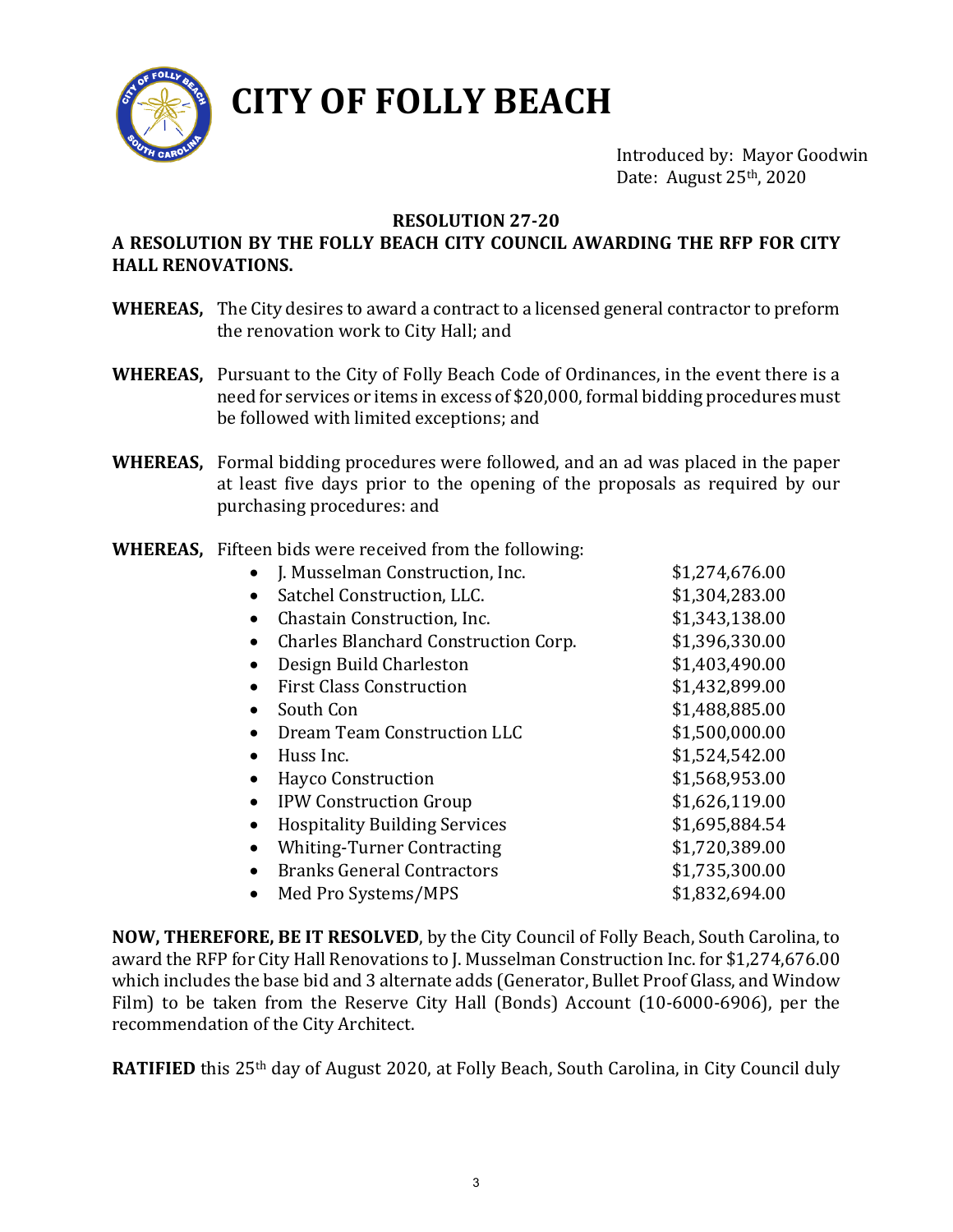assigned.

**ATTEST:** 

**Municipal Clerk Cooper Cooper Cooper Cooper Cooper Cooper Cooper Cooper Cooper Cooper Cooper Cooper Cooper Cooper Cooper Cooper Cooper Cooper Cooper Cooper Cooper Cooper Cooper Cooper Cooper Cooper Cooper Cooper Cooper Co**